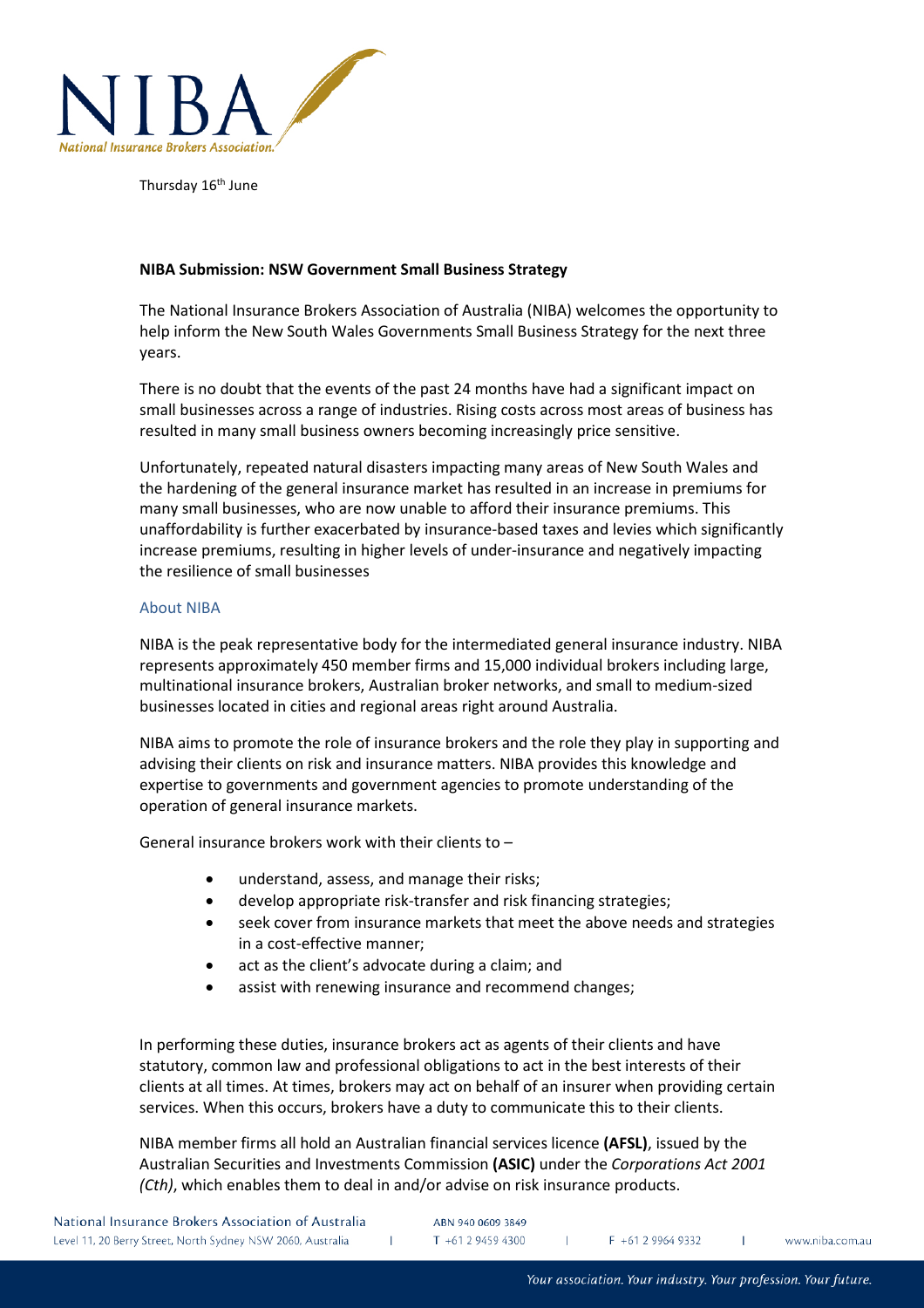Insurance brokers represent the interests of the purchasers of insurance, the policyholders, and not those of insurance companies. Consequently, comments made by NIBA and its members are made on behalf of its members and the public that purchases insurance, not on behalf of insurance companies.

## The Emergency Services Levy

New South Wales state fire and emergency services are currently funded by the Emergency Services Levy (ESL) which is levied on all general insurers in Australia, based on their market share. This charge is then passed on to the policyholders in the form of an ESL component on general insurance policies as a percentage of the base premium. Policies that attract ESL include; residential building and/or contents insurance, commercial property insurance, motor vehicle insurance, marine and baggage insurance, and some forms of crop and livestock insurance.

General insurance contributions account for almost 75 per cent of emergency services funding, with councils and the state government contributing the remainder. The general insurer contribution for the 2022-23 financial year has been set at \$1,172,878,520.

New South Wales is the only state to fund its emergency services in this way, with the Tasmanian Government announcing their intention to transition to a property-based funding model earlier this year.

In 2015 the NSW Government at the time announced its intention to abolish the Emergency Services Levy in favour of a property-based funding model with the Levy to be phased out by 30 June 2017. In May 2017, the transition to the new Fire and Emergency Services Levy (FESL) was deferred. Since then, the amount of ESL collected by insurers has increased significantly, having risen 48 per cent since the 2017/18 financial year.

## The Emergency Services Levy: an inequitable funding model

Unlike property levies which spread the burden of funding emergency services across the broadest range of beneficiaries, insurance-based levies have been widely criticised for being inequitable, forcing responsible property owners to pay for a service that is beneficial to all of society, whilst those who do not insure their risks continue to receive the benefits.

According to standard taxation principles, a well-designed tax system is characterized by efficiency, equity, simplicity and transparency. A number of public inquiries, including the HIH Royal Commission, have been critical of insurance taxes because they perform poorly against these basic principles.

The 2008 New South Wales IPART Review concluded that fire services funding was amongst the least inefficient state taxes. The Victorian Royal Commission into the Black Saturday bushfires found that a similar insurance-based levy was "inequitable" as it forces responsible property owners - those who have adequately insured their properties against loss- to shoulder the costs of funding the emergency services rather than a fairer system in which all property owners collectively fund state emergency services.

ABN 940 0609 3849 T +61 2 9459 4300

 $\mathbf{L}$ 

 $F + 61299649332$ 

 $\mathbf{L}$ 

T.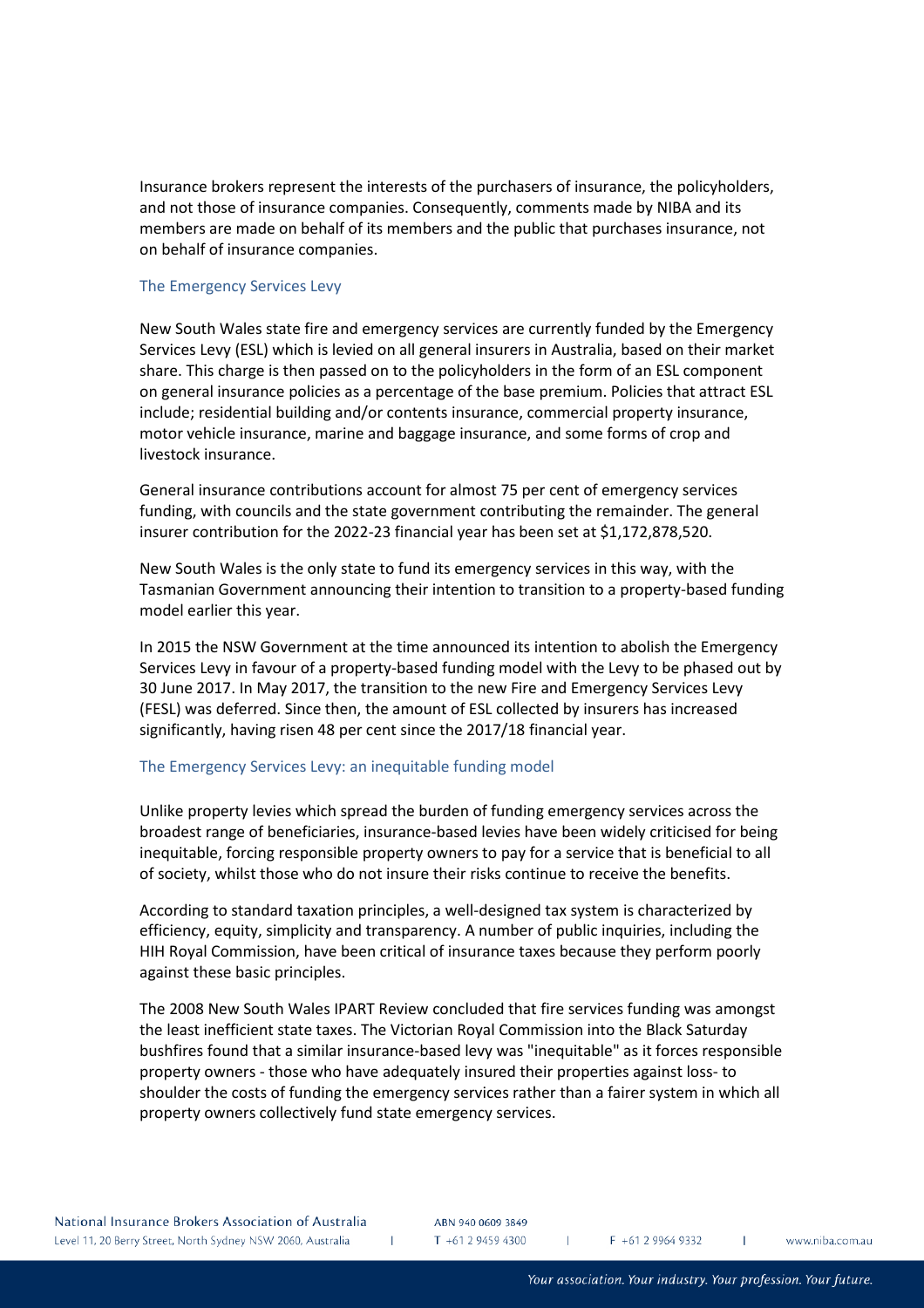The ESL has also been criticised for being a needlessly opaque and complex funding model. The ESL is generally poorly understood by the public, while many small business owners may not be aware of the extent to which they are funding New South Wales emergency services.

Furthermore, due to the unpredictable nature of the insurance market, the amount collected by insurance companies as the ESL may not equate to actual statutory contributions made. This may result in policyholders paying different amounts throughout the financial year based on how accurately insurance companies are able to predict their total funding contribution.

## Compounding tax systems and their effects

The current system sees ESL, GST, and stamp duty levied on top of the base premium in that order, This compounding of taxes can have serious consequences for small businesses that may already struggle with insurance affordability as a result of the hard insurance market and rising business costs.

In NSW taxes and levies can increase the cost of insurance for small businesses by up to 70 per cent. Recognising the impact these taxes have on insurance affordability and risk mitigation, the ACT abolished stamp duty on all insurance premiums, meaning policyholders only pay a single transaction tax (GST) on their insurance premiums. For small businesses, many of whom are facing an uncertain economic future, the artificial inflation of premiums caused by these taxes makes insurance an unaffordable luxury, rather than a necessary cost of conducting business.

In order to limit the impact of increasing premiums, many small businesses may be forced to reduce their level of cover for certain risks or forgo insurance entirely, leaving them open to significant financial liability if a disaster were to occur.

An Insurance Council of Australia (ICA) report into non-insurance found that states with higher tax rates on insurance premiums also had higher rates of noninsurance. Additionally, ICA modelling has shown that the increases in premiums as a result of increases to the ESL contribution target will result in a \$20 million reduction in pre-tax expenditure on insurance.

While it is difficult to measure the rate of underinsurance prior to a widespread loss event, current estimates by the Insurance Council of Australia (ICA) indicate that only 60% of businesses have building insurance.

Underinsurance significantly decreases the ability of businesses to withstand natural disasters and other insurable events, forcing small business owners to rely on ex-gratia government support which is unlikely to restore them to their pre-event position.

The artificial inflation of premiums taxes acts as an incentive for small-business owners to seek out alternative risk-transfer mechanisms that do not attract the levy. These mechanisms can take many forms; including captive insurance arrangements, mutual pools, derivatives and other alternative insurance products.

Payments made by small businesses as part of these alternative risk-transfer mechanisms are not considered insurance premiums and thus are not subject to the ESL. While this is a positive outcome for businesses that are able to access these mechanisms, each time this occurs traditional insurance clients have to carry a higher proportion of the ESL, as the ESL

 $\mathbf{L}$ 

 $\mathbf{L}$ 

 $\mathbf{L}$